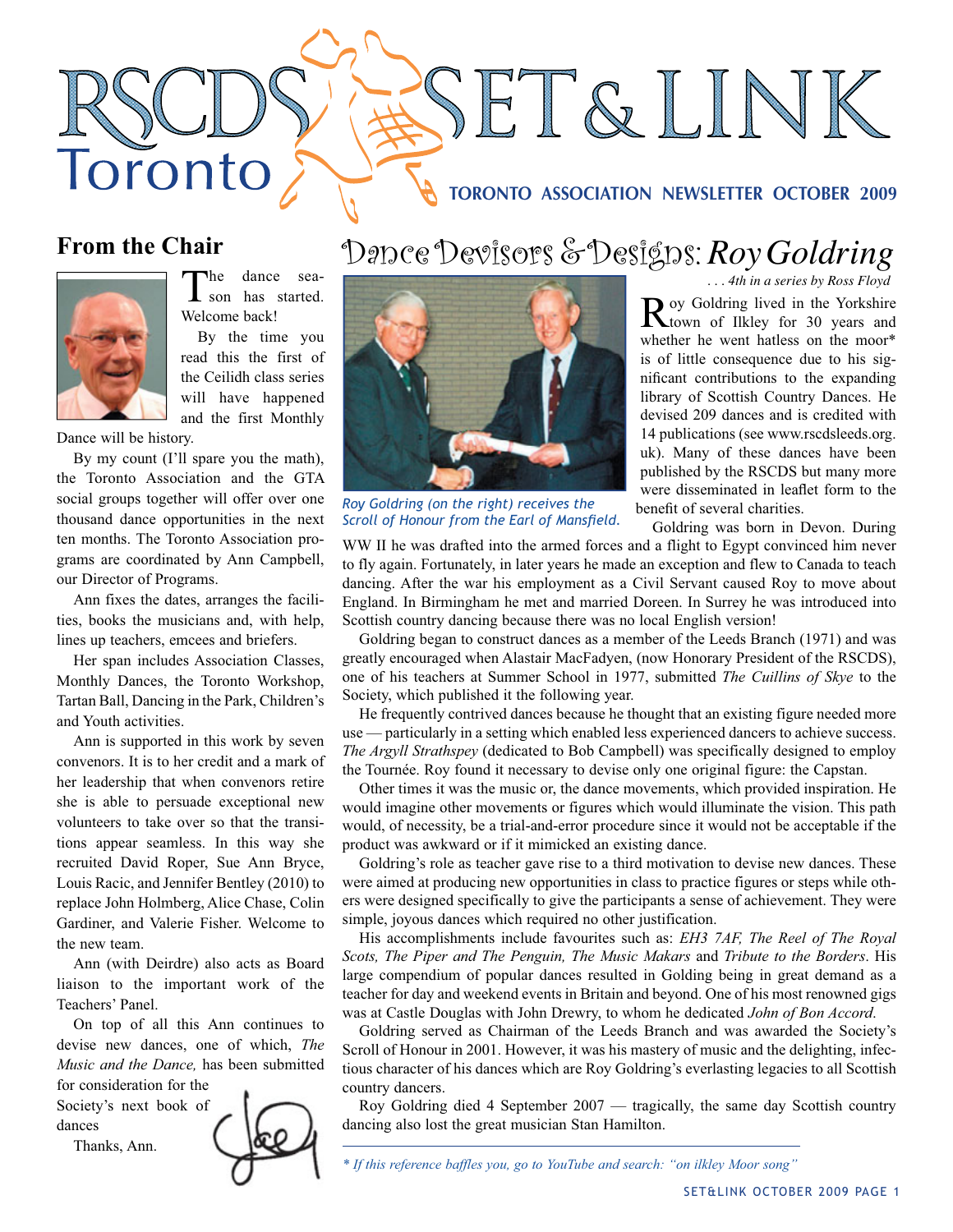## November Monthly Dance

| Date: Saturday, November 14, 2009                  |
|----------------------------------------------------|
| <b>Time:</b> $8:00 - 10:30 \text{ p.m.}$           |
| Place: Crescent School, 2365 Bayview Avenue        |
| <b>Music:</b> Bobby Brown & The Scottish Accent    |
| Hosts: • Bloorlea • Highlands of Durham • Woodglen |
|                                                    |

| The Duke of Atholl's Reel                                                   | J 6x32  | 16/3       |  |
|-----------------------------------------------------------------------------|---------|------------|--|
| Miss Milligan's Strathspey*                                                 | S 8x32  | Leaflet/20 |  |
| The Blooms of Bon Accord*                                                   | R4x32   | Drewry     |  |
| The Starry Eyed Lassie?                                                     | J 8x32  | 23/11      |  |
| The Wisp of Thistle                                                         | S 8x32  | 37/4       |  |
| Salute to Miss Milligan                                                     | R8x32   | Drewry     |  |
| <i>Interval</i>                                                             |         |            |  |
| Middling, Thank You*                                                        | J 8x40  | 15/8       |  |
| Cape Town Wedding                                                           | S 8x32  | 39/4       |  |
| The Dancer's Wedding                                                        | R8x32   | 41/3       |  |
| O'er the Water to Charlie (new way)*/                                       | J 8x32  | 34/5       |  |
| MacDonald of the Isles*                                                     | S 3x 32 | Haynes     |  |
| The Reel of the Royal Scots                                                 | R8x32   | Leaflet/7  |  |
| Extra                                                                       |         |            |  |
| The Laird of Milton's Daughter                                              | J 8x32  | 22/10      |  |
| * Indicates Tartan Ball dances. <i>† Dances that will be briefed only</i> . |         |            |  |

Hand sanitizers will be available at Monthly Dances.

# Social Group News

**Midtown Scottish Country Dancers** thank Brenda Hurst and the Toronto Association for their guidance and support of our nomination of our teacher, Isabelle Macpherson, for the award of the SCROLL of HONOUR. We also thank the many individuals who knew Isabelle at some time over the last fifty years and who took the time and trouble to send us letters of reference.

We also extend our gratitude to Margaret Anne Hunter for filling in for Isabelle while she was recuperating from hip surgery.

Midtown dances at 1:00 p.m. at Trinity-St Paul's Centre (Bloor, a bit west of Spadina) with Isabelle teaching. We welcome dancers to our small, friendly daytime group in downtown Toronto.

*...Flora Crawford and Judith de Swaaf*

**Bloorlea Scottish Country Dancers** are returning to Bloorlea Middle School, 4050 Bloor Street West, Etobicoke, at the corner of Bloor Street and the East Mall, our original location before moving to Bloordale United Church and then Eatonville Jr. Public School. If we put it in dance terms, our move is probably "circle round and back". We dance Tuesdays from 7:30 to 9:30 p.m.

Those of you who have a tendency to Scottish thriftiness will appreciate that it costs only \$3 to dance at our group. There is ample parking and it's worth the drive to Etobicoke!

*...Arlene Koteff, Contact, Bloorlea Group*

#### **Errata from the September** *Set&Link:*

- The Thursday Level 3 class at Swansea begins Oct. 15, not Sept. 24.
- The December Monthly Dance is Saturday, Dec. 12, not Dec. 13.



# Ceilidh with class

**Fridays: Oct. 16, Nov. 20 7:30 - 9:30 p.m. St. Leonard's Anglican Church, 25 Wanless Ave., two blocks N of Lawrence Station (Yonge line)**

Keith Bark leads a lively ceilidh class featuring dances any-<br>Cone who is fit, and looking for fun, can do. Bring a nondancing friend or come by yourself. There are only two classes left this year but there will be several more after Hogmanay.

As a special treat there will be a Saturday Night Ceilidh. . .

#### **Saturday Night Ceilidh Dance: Oct. 24**

F**red Moyes** and his bionic accordion will raise the rafters of St Leonard's Church Hall, and Keith Bark will lead the dancing at this Special Events initiative. This is an evening for everyone, dancers and beginners alike. This event is a natural for folk who have attended the ceilidh classes, for those enrolled in beginner classes and for experienced dancers who want to just relax and revel in the joy of dance. \$15 for adults; \$5 for youth. Get your ticket early, space is limited!

Contact Deirdre MacCuish Bark 905-822-1707, barkd@rogers.com or Carole Bell carolewbell@sympatico.ca 416-221-1201

#### **The RSCDS Toronto Association Workshop**



*Saturday, November 14 @ Toronto French School*

Three dynamic teachers will share their wit and wisdom and help dancers of all levels to improve their technique. Each class (Beginner, Intermediate, and Advanced) will be taught by each teacher and there will be a combined class as well.

Your teachers this year are Angela Young, London, England; Robin Lynch, Winnipeg; and our own Jean Noble.

Our classroom musicians are Bobby Brown, Laird Brown and Don Bartlett. In the evening, at the Monthly Dance (included in your Workshop package), we will have Bobby Brown & The Scottish Accent.

There will be vendors to entice you – The Scottish Company for general Scottish goods and McCulloch's for dance shoes. Margaret Reiger will offer gently worn clothing. Now is the time to clean out your closets and bring in the garments you wish to contribute to the sale. Items can be donated or sold on consignment. Contact Margaret: 416.467-9083 hrieger@rogers.com

There will be a tasty lunch and most of all, dancing and socializing with friends, new and old.

We encourage you to register early as space is limited in each class and we wouldn't want you to be disappointed.

Extra Registration Forms can be downloaded from the website: www.RSCDStoronto.org. For additional info, contact Valerie Fisher: 416.497-4186 or v.fisher@sympatico.ca

SET&LINK OCTOBER 2009 PAGE 2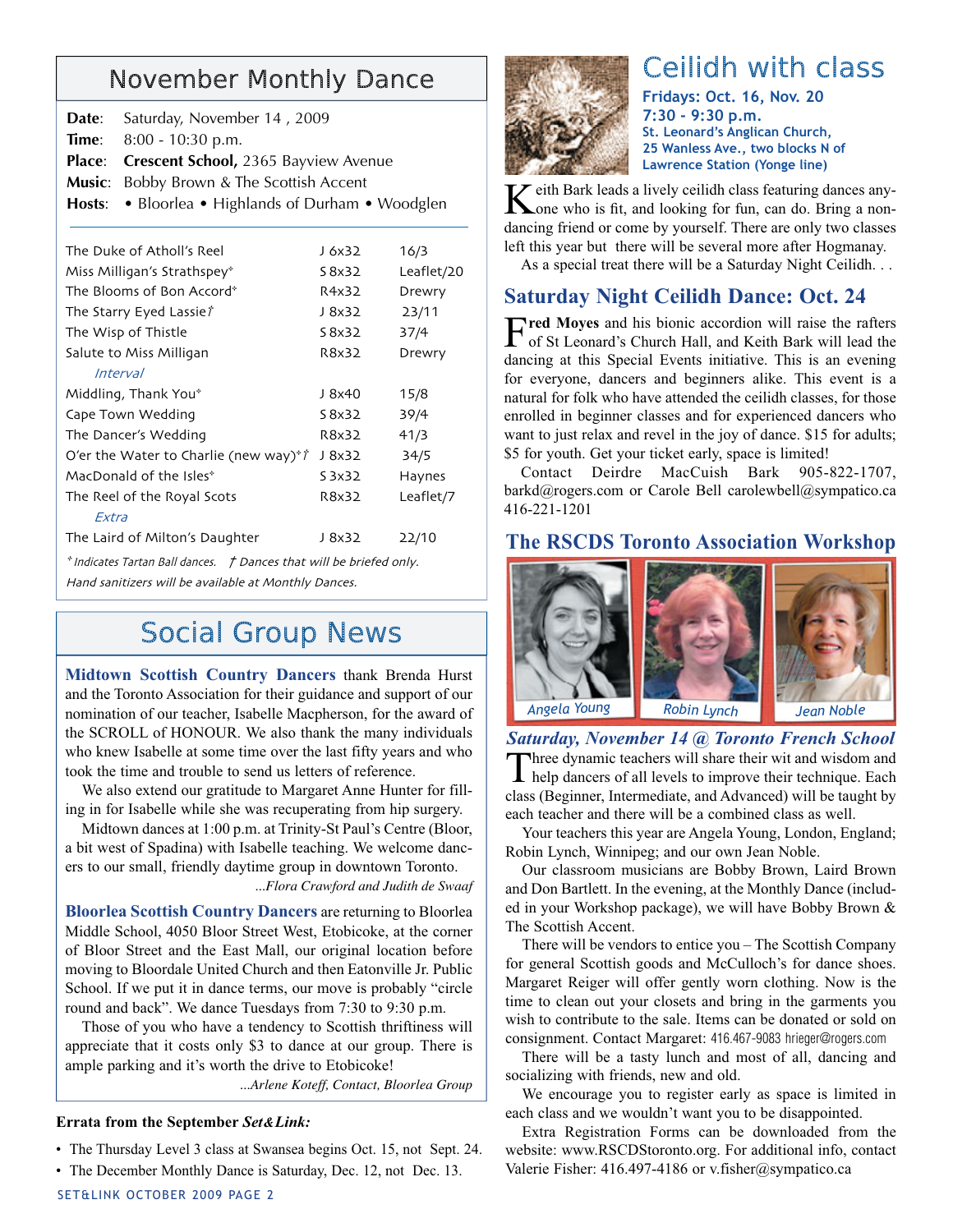## *Is It Easy To Make A CD? . . . Think Again!*

*Part 2 of a 3-part article by Bobby & Lisa Brown*

The TAC 50th Anniversary CD features tunes by me, my son Laird, my pianist/bassist Don Wood, and the late Stan Hamilton. I also used a limited number of pipe tunes in conjunction with the old fiddle masters. Researching tunes is tedious and time intensive. Paradoxically, the bigger your library the longer it takes to find a *suitable* tune – another book might have something *even better*! This entire process must be done for every dance – 14 in the case of this CD.

Once we have sets for every dance, the tunes must be arranged for the other instruments within the band – piano, bass, 2nd accordion and drums, and sometimes lead acoustic guitar and lead piano. Arranging takes a long time. One must find suitable chords, transitions between tunes, and it requires constant playing of the sets to fine tune the choices. Once the sets are completed, Laird (on piano) and I begin rehearsing the material, checking the lead against the chords, enhancing where we think it necessary. This ensures a



minimum of revision once the full band rehearses.

The band has two thorough rehearsals to fine tune dynamics, accompanying harmonies, and areas in which other instruments share the lead (acoustic guitar or piano). At this point, Laird and I have spent literally hundreds of hours in prep time. Finally, we're ready to go to the studio!

There are many ways of recording a CD. The way I do it is to make sure every instrument records to its own track. Earphones are used to obtain a band balance for everyone and video cameras are set up for all to "see" each other. Generally, once we start recording we record all jigs together, all reels and all strathspeys. In this way we "keep the groove" so to speak. After we finish each cut, we assemble in the studio and listen to the complete cut with all the tracks in a rough studio mix. This enables us to check for tempo, technical errors or sound issues that need to be tweaked in a second take (if required).



Some bands start at a certain tempo but by the last tune they have sped up substantially, but so gently over the set of 8x32 that they don't notice. This is a pitfall I have learned to avoid from many, many years of recording. We are diligent in checking the start, middle and

finish of every set. If it's not steady or within the tolerance for dancing, we re-do it, until we get it right. On this CD, we used this procedure on all 14 cuts to ensure consistent rhythmic music in strict tempo for dancing.

#### **Sundays at Broadlands**

There will be dancing at Broadlands in November and December. **November 1** Donalda McDonald introduces some five-couple dances.

**November 8** Paul Maloney will feature interesting dances by John Bowie Dickson.

# Letters to the Editor

#### **Designing Dance Programmes**

*Last month Set & Link published a letter from John and Joan Reeves. In it they had concerns about the dances chosen for the monthly dances and made some suggestions. Below is a reply to that letter.*

#### *Dear John and Joan*

*Thanks very much for your letter with your suggestions and concerns. We agree with you that programs with repetitive formations can become mundane and that there are many different dances out there that can be enjoyed by many level of dancers.*

*Much thought is put in to create the programs for the Toronto Area for the Monthly Dances, Tartan Ball and Dancing in the Park programs. A program devisor is chosen, normally a willing and very experienced teacher who spends many hours choosing the dances. These programs are then reviewed by the Teachers' Panel, suggestions and changes are made and then the program is sent to the Board. We strive to ensure that chosen dances are not too similar, that the program will appeal to a mixed ability of dancers, and that 75% of the program is RSCDS dances. We are sure there are times when for one reason or another we do not meet these goals 100% but we certainly try.* 

*We think your suggestion of supplying information to teachers and teacher candidates about how to create a program is a very good one and we will pass this on to the Toronto Area Teachers' Associations (TATA) reps as they plan teachers' workshops in the upcoming year.*

 *Yours in dancing*

*Moira Korus and Blair Gerrie. Co-chairs Teachers' Panel*

#### **Kaleidoscope Conference Clarification**

*The concept behind the Kaleidoscope conference originated from the RSCDS Management Board, but the Conference itself was initiated and organised by the International Branch of the RSCDS. Their organising committee, Jerry Reinstein, Pia Walker, Jeff Robertson and Susi Mayr did all the work. Set&Link gives the impression that it was organised by the RSCDS which was not the case.*

#### *. . . Deirdre MacCuish Bark*

*Editor's note: We invite your written comments to anything that is published in Set & Link..*

#### **Music Workshop upcoming**

Music is the soul of Scottish Country Dancing but it is, perhaps, not well understood. Bobby and Lisa's article on how a CD is produced illuminates some of the considerations that shape the music we love to dance to but we think there are more questions and we (RSCDS Toronto) are planning a music workshop on a Sunday afternoon in the not-so-distant future.

We would like to gear the workshop to teachers and dancers alike. We would also like to hear about what you want to know.

- How do teachers (or devisors) pick tunes for the dances?
- •Why do some tunes energize while others bring you down?
- Is it true? The music will tell you.
- What is a jig and how do you tell it apart from a reel?
- Who were Niel Gow and J. Scott Skinner, and what have they got to do with dancing?

Please indicate your interest with questions and comments to: Kay Marsh: Kay@4villages.on.ca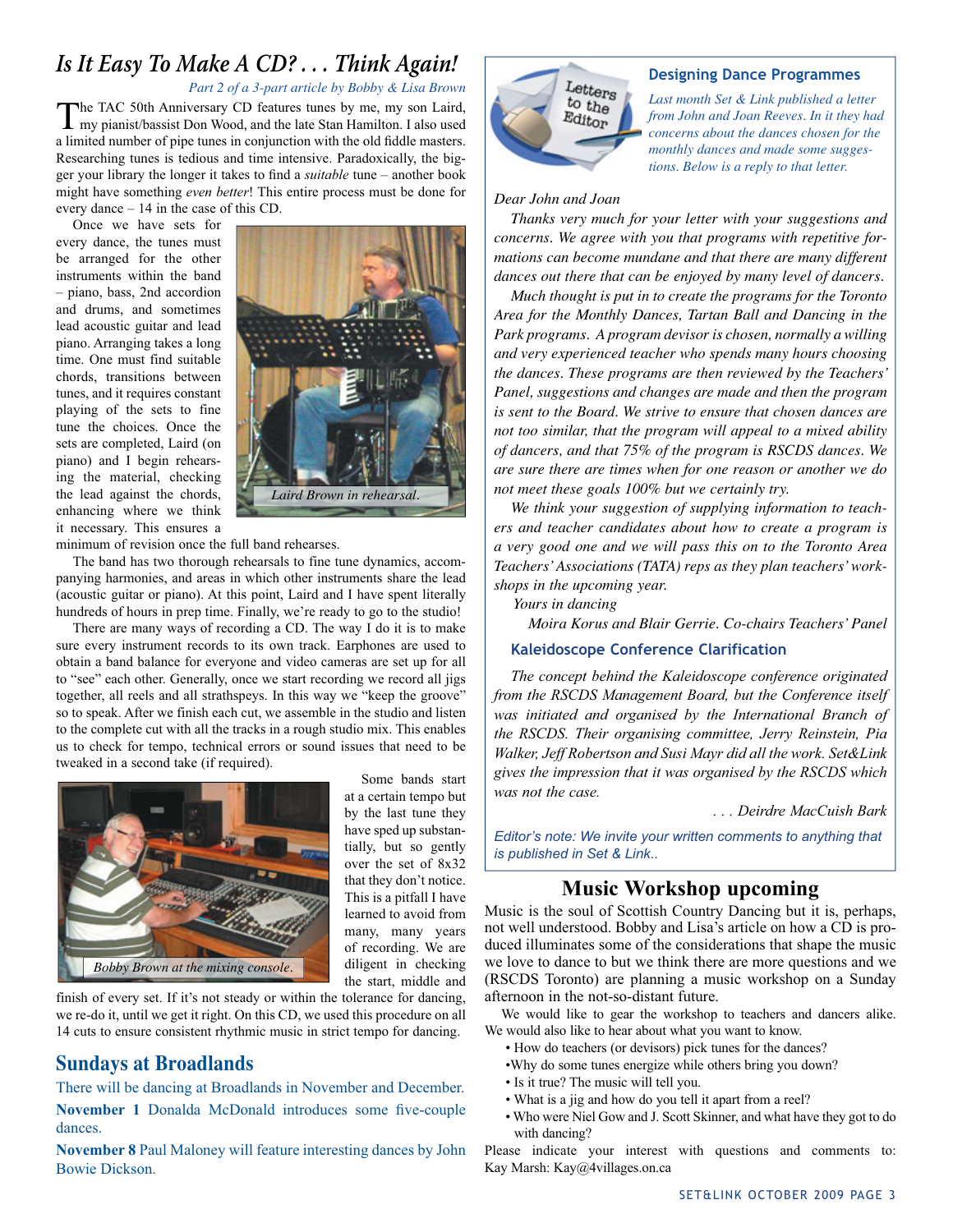#### **What's In A Name?** *Wisp of Thistle*

*Wha daurs meddle wi me*, roughly translated, is

It is said that the impor-



The insignia of a Knight of the Thistle. tance of the thistle to Scotland

goes back to the Battle of Largs in 1263. A few longboats of Norsemen landed there in the dead of night, trying to take advantage of sleeping clansmen in the vicinity. They crept ashore barefoot to hide their presence, but unfortunately, for them, tried to cross a field of thistles in the process. Now, the thistle is known for its vicious porcupine-like spines and as such doesn't have any natural enemies amongst the fauna and flora of Scotland. A Norseman yelped in pain as his bare foot stepped on one of the thistles. This awakened the locals and the battle was formed.

Having been "meddled with," so to speak, the Clansmen won the day, and the thistle became a symbol of Scotland's (dare I say?) prickliness, from that day on ... or so it is said!

How to segue from prickly spines to wisps? Well, thistles have them both, the wisps being the feathery puffs that can float in the air like, for example, dandelion seeds. I am told that the late Queen Mother, herself a Scot, on



*A thistle in Princes Street Gardens, Edinburgh, frames the statue honouring the Royal Scots Greys.*

once seeing a Strathspey being performed, referred to the dance as being like a "wisp of thistle". This comment may not have escaped the attention of Nova Scotian RSCDS teacher, Patricia Kent, who devised the *Wisp of Thistle* strathspey that appeared in Book 37 in 1992. Attendees at the Toronto Workshop in November will be delighted to find Pat's lovely dance on the program.

*...Barry Pipes, mccallum.pipes@sympatico.ca*



#### **Celebrating Day's End**

ORT ALBERT, Ontario on the shores of Lake Huron, middle of August, around 7:45 p.m. There's pipe music in the distance, and it's getting closer. On the beach, approaching us, are two pipers, in kilts, a man and a woman. As they near the front of our cottage another piper appears from the other end of the beach. It's another woman. The pipers meet and continue playing. They strike up *Amazing Grace*, then, slowly, they wade into the water, well above their knees. As the setting sun touches the horizon, the last skirl of the pipes dies away. They bow, then turn towards each other and kiss.

This evocative ritual continued each evening of the week we were at the cottage.

One night we set up a small table, with a bottle of Glenlivet Single Malt and glasses. At the conclusion of their playing they came over and we all toasted the setting sun.

It was a perfect way to end each day at the cottage.

*. . . Forbes Duncan*

# *Dance Etiquette:* Looking At Your Partner



Since we were beginners, we have all<br>
Sheen told by our teachers to "look at your partner"; however, too much of a good thing can be too much.

While it is proper and helpful to look at your partner, and doing so certainly helps if you loose your way, it shouldn't be an invasion of personal space, neither should it be so studied a stare that it looks funny. Nor

should your look be so prolonged that it feels awkward.

When dancing balance in line, look at both partners, but avoid a military head turn done to beats of the music and don't lean your head toward either dancer or make a fuss if neither dancer responds.

In the past, dancing was often the only way for people to court at a time when it was frowned upon to hold hands in public. Subtle glances and friendly smiles were pa rt of the dance and are still the best way. Practice in front of a mirror to see if you stare or lean.

 *. . .Carole Skinner* 

*Have you got a pet peeve or perplexing puzzle you'd like Carole to talk about? Contact her at 416-386-1620 carolebskinner@aol.com* 

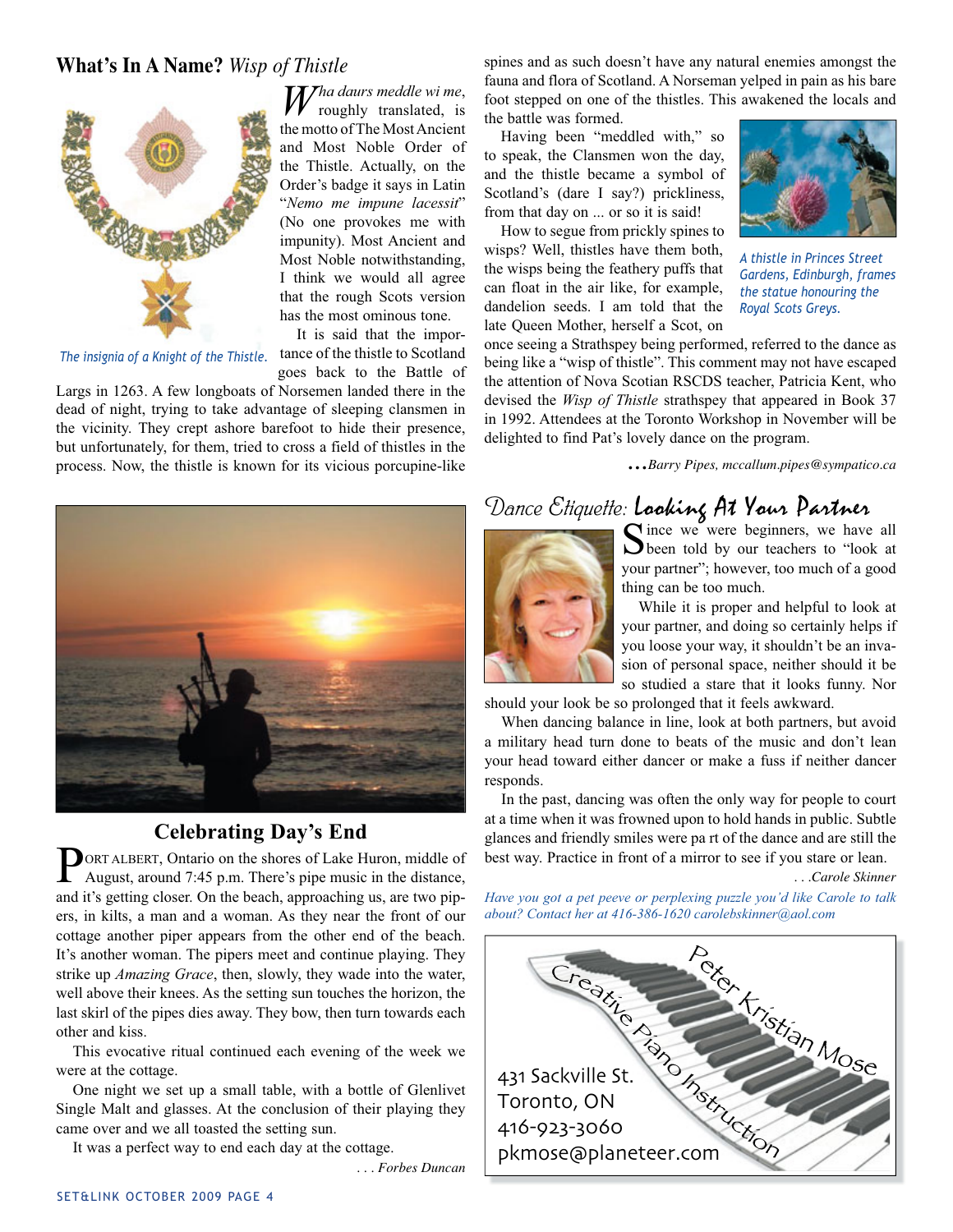#### **Louis Racic fondly recalls his first Tartan Ball**



LOVE THE TARTAN BALL.<br>My first glimpse of the Tartan Ball was as a spectator in the early '90s. I remember it vividly. Our teacher, Bob Millar, suggested we go to watch this grand dance from the balcony of the ballroom at the Royal York. As dutiful students

*Louis & Joanne Racic at their first Tartan Ball.* 

of the beginner class, my wife Joanne and I, glasses of wine in hand, climbed the balcony stairs, feeling very much the interlopers. I remember watching the long lines of dancers, the kilted men, and ladies in their flowing gowns floating effortlessly across the dance floor. It was absolutely delightful.

This dancing was in stark contrast to the less-than-graceful motion of my own efforts. I distinctly remember thinking, "I'll never be able to go to this ball."

Well, as you may have guessed, the very next year we went to the ball and it was a magical experience. Scary, too. Joanne looked resplendent in her shimmering ball gown, I looked nervous in my kilt. General John de Chastelain was the Guest of Honour.

I couldn't believe it when I ended up in the same set as the Chief of the Defence Staff. Talk about pressure! I even managed to find the nerve to ask his lovely wife, Mary Ann, for a dance when the opportunity presented itself. I was quite bold as a newer dancer.

We had an absolutely grand time and I still have my Tartan Ball booklet from that evening as a memento. After all these years, I love it still. We have not missed a Tartan Ball since. It is the highlight of the dancing season each *General John de Chastelain,*  year. This year, I am proud to be the *then Chief of Defence Staff,*  Tartan Ball Convenor. I look forward to *and his wife, Mary Ann, were*  February 20, 2010.

*Guests of Honour.*

#### **Membership Renewal Grace Period**

Despite what was written in September's *Set&Link*, that it would be your last newsletter unless you renewed your membership, you are (obviously) receiving the October issue. This is because your 2008-2009 membership is good until September 30. HOWEVER, this will, indeed, be your last newsletter unless you renew. If you have renewed, we thank you and welcome you back to dancing. If you haven't renewed, please do so quickly so you don't lose the benefits of membership. *. . . John Clark,Membership Director*



#### **Dancing in Budapest**



*Ken Adamson (second row, right) with the dancers of the Budapest SCD Club.*

Before leaving for Budapest in June, we contacted Agnes Borbely, Budapest Scottish Dance Chair, who invited us to the last dance of their season. We were surprised by the young age of the dancers. One of the dancers was amazed to learn that many people over seventy still dance in Toronto and said very few in Hungary would be dancing at that age. After Agnes welcomed us warmly to the group, we presented them with a Bobby Brown CD and a copy of our *Set&Link*.

Zoltan Graff, the teacher, showed great vitality and flexibility as he led the two sets, translating the English briefs into Hungarian and demonstrating the dance. After one walk-through, the dance began. The steps and formations were very good, and the youthfulness of the dancers brought a vibrancy to the dance. The dancing level was on par with our Toronto social groups. The program consisted of *The Minister on the Loch, The Happy Meeting, The Village Reel, Dancing Forth, The Beach Dancer, Westminster Reel, The College Hornpipe*, and the programme ended with their favourite dance, *The Twelvesome Reel,* which was danced with great gusto and closed a pleasant evening.

The Budapest Scottish Dancing Club, an affiliate member of RSCDS, was founded in 1992. The club, although small, has successfully organized events attracting dancers from around the world, including Toronto. Plans are underway for a weekend workshop on May 21-24, 2010, in Szeged, southern Hungary.

Dancing in other parts of the world not only provides a pleasant experience, but also contributes to the international health of Scottish Country Dancing. We came away from Budapest with a warm feeling and a determination to do it again.

*... Ken Adamson & Glenna MacDonald*